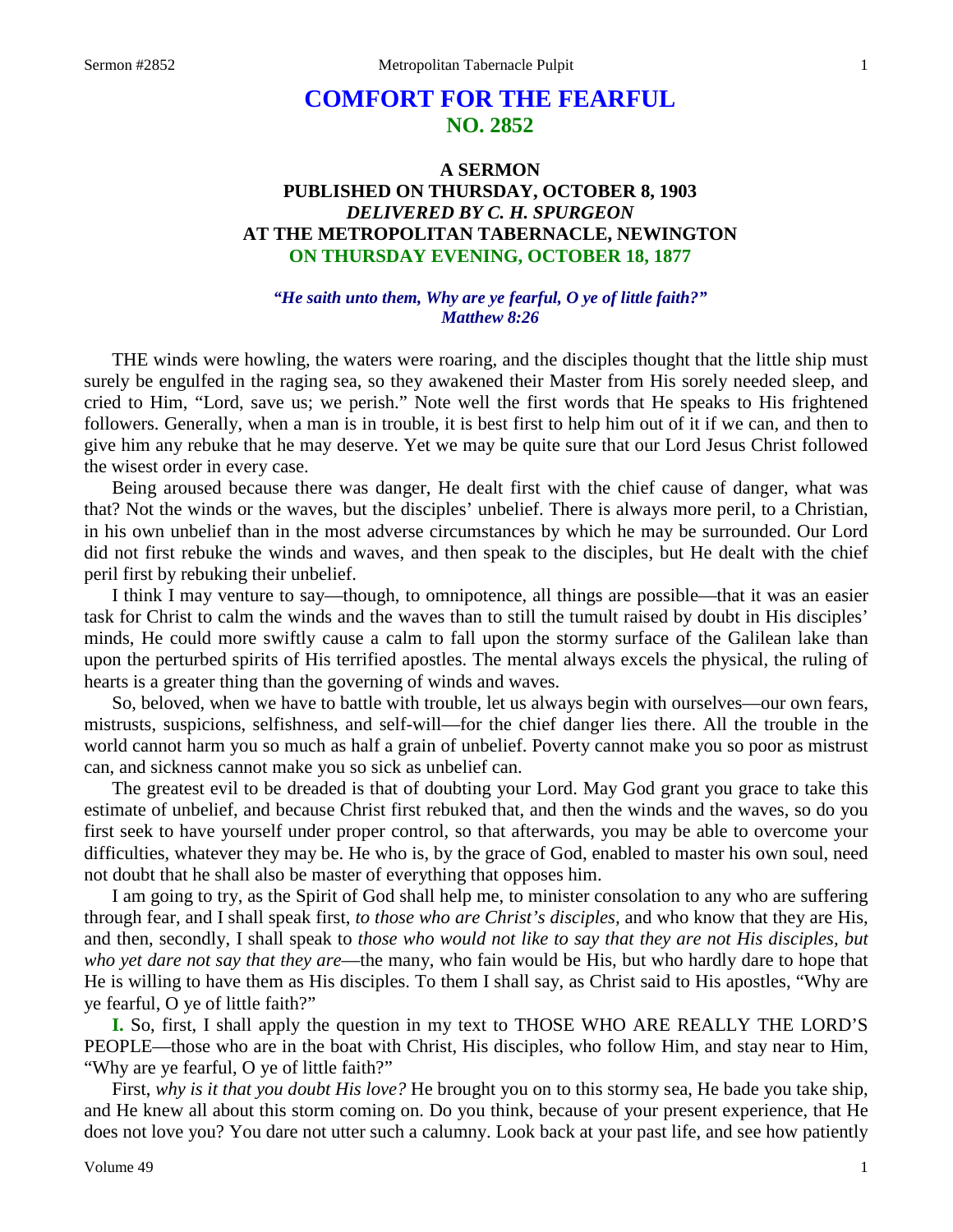2 Comfort for the Fearful Sermon #2852

He has borne with you. Your slowness in learning has not made your divine Teacher angry, but He has still gone on teaching you. Do you remember when He first called you by His grace, and what you were when He called you? Do you recollect what you have been since He called you? Yet He has still continued to love you, and has not cast you away. Look back, I pray you, upon the many times in which He has appeared for you, bringing you through very severe trials, and sustaining you under very heavy burdens. After all this, do you mistrust Him? Can you do so?

Will you imitate the language of the unbelieving Israelites and say, "Is it because there were no graves on shore that the Lord has brought us out upon this stormy sea?" Do you suspect that He has brought you thus far, encouraging you with many hopes, allaying your fears, and supplying your necessities, that He might overwhelm you with disappointment? Has He been trifling with you in all this—exciting desires and expectations in you which, after all, are not to be fulfilled, but you are to be left to perish? Oh, no! each believer can confidently sing—

## *"Can He have taught me to trust in His name, And thus far have brought me to put me to shame?"*

It is impossible that He can have done this, it is altogether unlike Him, and inconsistent with all His past treatment of us, and with His well-known character. Come, child of God, you know that He loves you, after all. The proofs and pledges of that love rise up before your memory, so you cannot think that He will suffer you to be cast away. Will He allow your present troubles to destroy you, when so many others have not been able to hurt even a hair of your head? Trust in His love, and dismiss your fears.

Let me turn to another side of this truth. *Do you doubt your Lord's power?* These disciples ought not to have done so, for they had lately been eyewitnesses of many remarkable displays of His power. Had they not seen Him cast out devils? Had they not been with Him when a touch of His had healed the leper—when, another time, the laying of His hand upon the fevered brow had raised the sick one from her bed? Had they not come fresh from a mass of miracles where, in the crowded street, He had dealt out healing to all manner of sufferers?

How could they doubt His power when, before their own eyes, they had seen it so wonderfully displayed? Is He Master of devils and not of winds? Can He cast out diseases and not lull to sleep the roaring billows? It was both absurd and wicked for them to think of setting a limit to His unbounded power.

And now, you, dear child of God, after the experience you have had of His goodness, and after what you know the Lord did for you by His redeeming love in ages past—dare you say that He has not power to deliver you now? Is anything too hard for the Lord? You say that you are poor, but can He not supply your need? Are not the cattle upon a thousand hills His own? Does He not claim the silver and gold as His treasure? He can feed the universe, He has done it these many centuries and He is still doing it. The commissariat of the whole universe has depended upon His perpetual benevolence and care, and yet, from day to day, the hosts of birds, and beasts, and fishes, and insects still are fed.

And will not He, who supplies the wants of all living creatures by simply opening His hand, find food enough for His own child? Will you doubt His power? Is your case a very peculiar and difficult one? Do you draw a line and say, "This God can do, but that He cannot do"? Is that right? Is it reasonable? Granted that He is omnipotent—and He is omnipotent, whether you admit it or not—and you have done away with difficulties. O thou with little faith in God's power, wherefore dost thou doubt? He can—He will—help thee if thou will but trust Him to do so.

Perhaps, however, your doubt may touch another point. *Have you any suspicion of God's wisdom?*  Possibly, these disciples may have thought, "It was very unwise of our Master, just at eventide, to bid us cross this lake, which, lying low in a hollow surrounded by hills, is subject to very sudden and fierce gusts of wind, that can catch a ship and twist her round, so that no steersman can tell how to cope with the various currents and winds which are so extraordinary in their course. It was unwise of Him to bring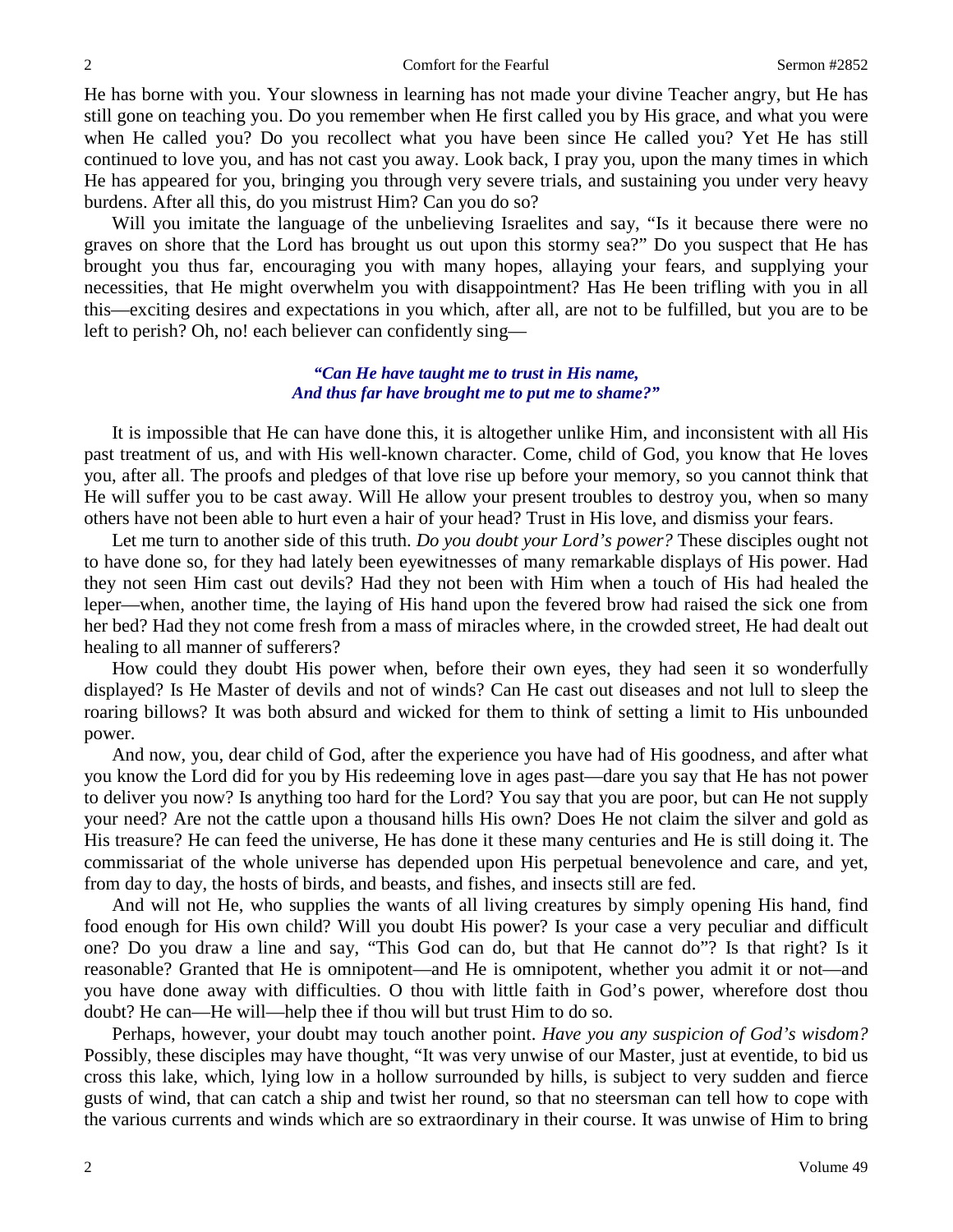us here." Yet, if they did talk like that, they ought to have known better, for they had sat at His feet and listened to the wondrous wisdom which poured from His lips. They knew that He was supremely wise, how then, could they doubt?

And do you, O child of God, think that the Lord is dealing unwisely with you? Dare you charge the all-wise JEHOVAH with folly? Whatever infinite wisdom does, must be right. You err continually, what are you but a mass of mistakes? What is your life but a constant repetition of floundering and blundering?

But He, who has shown His marvelous skill in creation, and His wondrous wisdom in redemption, and also in providence—do you think that He miscalculates, or misses the mark He aims at, or that He can in any way err? Oh, cast away this dishonoring reflection upon the Lord, as you hear Him say to you, "Why art thou fearful, O thou of little faith?"

There are some other things which might very well have smitten the consciences of these fearful followers of Christ, and among them were these considerations which I suggest to you as worthy themes for your meditation. It is true that it was a terrible storm, but then, *they were in the same boat with their Lord.* Whenever a foaming billow smote the ship and agitated the breasts of the disciples, it moved their Master also. He had to bear all the tossing of the waves—the wild leaping of the vessel from the billow's base to the billow's crown—He must have felt it just as much as they did. If the little vessel went down with them, it must go down with Him also, for they were in the same boat. How this thought ought to have lulled their fears to rest!

And beloved Christian, do you not know that he that believes in Jesus is sailing in the same ship with Him? Remember how Paul writes, "For ye are dead, and your life is hid with Christ in God." "Because I live," said Jesus Himself to His disciples, "ye shall live also."

It was a bold saying of one that he had trusted Christ to save him, so he knew that he could not be lost. "But," asked someone, "suppose, after all, that you are lost?" "Well, then," he replied, "Christ would lose more than I would, for while I would lose my soul, He would lose His honor. If He did not save one who trusted Him, He would lose His character as Savior, He would lose the most precious jewel in His crown, and that can never be."

No, he that believes in Him shall never be ashamed nor confounded, world without end. He can never be either unable to save, or unfaithful to His promise to save all who trust Him. Well does Dr. Watts write—

> *"His honour is engaged to save The meanest of His sheep; All that His Heavenly Father gave His hands securely keep."*

Another reflection is that although they were in a great storm, *the power that made the storm was the very power to which they had to trust.* There was not a single blast of the tempest but JEHOVAH'S might had sent it, nor did a single wave leap up, in apparent wrath, but with God's permission, or at His command. It was His power, outside the vessel, that was putting them into peril and they ought to have known that the same power would be exerted to deliver them.

It is the same in your case, you are in great trouble, but does trouble spring out of the ground? Does it come by chance? No, God's hand is in it all. I know men talk of the laws of nature, but the laws of nature have no force in themselves, the whole force that carries out a law of nature is a divine force. So, your difficulties are of God's sending, trials of God's making and they are all still in the hands of the allpowerful One to restrain, or mitigate, or increase, or direct according to His own will.

You have often heard, I daresay, that pretty little story which I cannot help telling again, because it drops in so appropriately here, of the woman on board ship, who was much disturbed in a storm, while her husband, the captain, was calm and restful. She asked him why he was so placid when she was so distressed. He did not answer in words, but he took down his sword and held it to her breast. She smiled.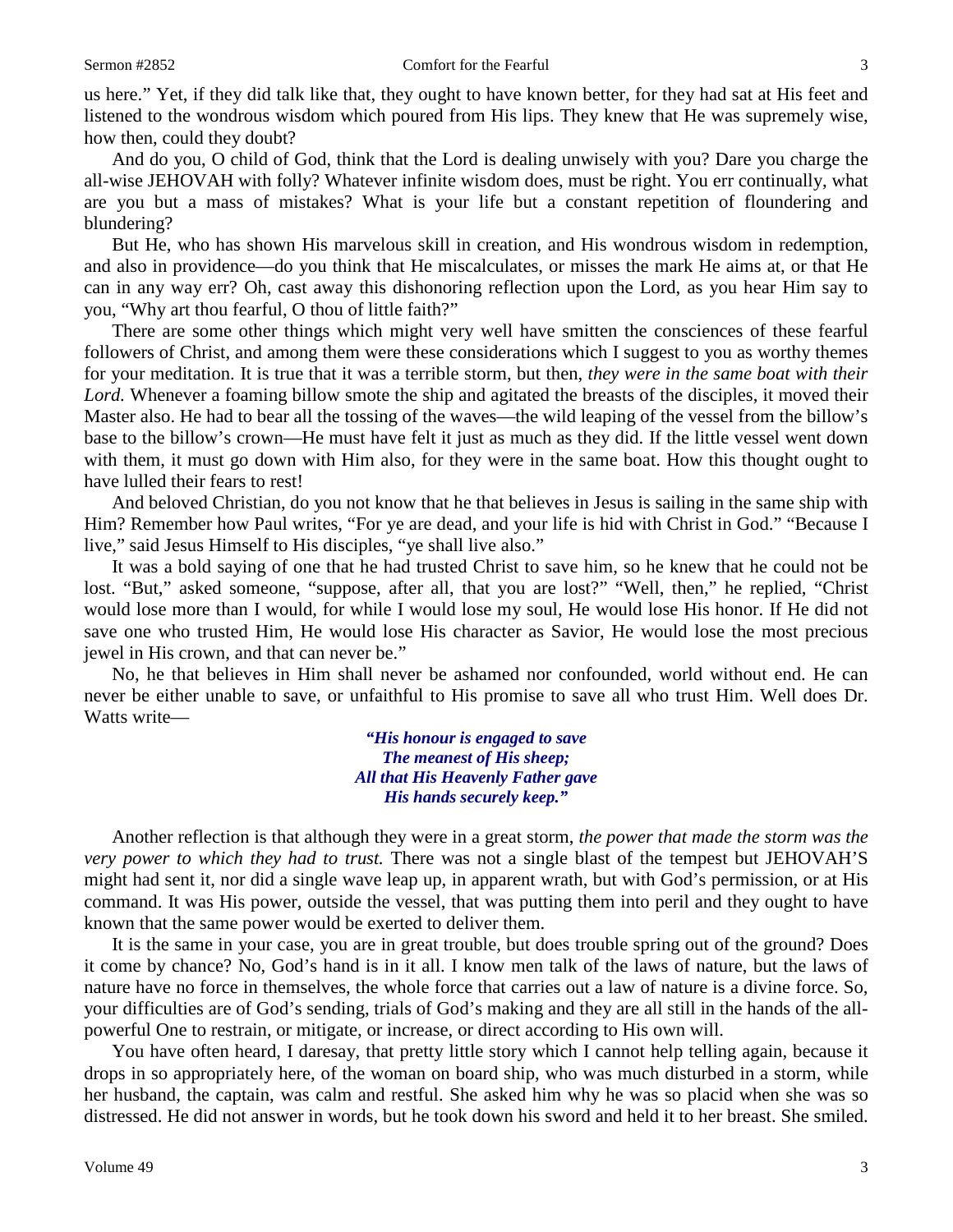He said, "Why are you not afraid? This is a sharp sword, with which I could slay you in a minute." "Ah!" she replied, "but I am not afraid of a sword when it is my husband who wields it." "So," said he, "neither am I afraid of a storm when it is my Father who sends it, and who manages it."

Now, since all the trials and troubles of this mortal life are as much in the hand of the great God as that sword was in the hand of the good woman's husband, we need not be afraid of them, for they are all in His power. When He rides aloft in His chariot, and the skies tremble at the sound, why should you tremble, even ye timid ones?

> *"The God that rules on high, And thunders when He pleases, That rides upon the stormy sky, And manages the seas.*

*This awful God is ours, Our Father and our love."*

It is only the flash of His spear when you see the vivid lightning, and only the roll of His majestic voice when you hear the thunders peal. Therefore, "Why are ye fearful, O ye of little faith?"

There was another thing that ought to have kept those disciples from being afraid, and it was this. Suppose they had sunk—still, having put to sea at His command, and with Him on board—*all would have been well with them.* 

I have heard of a sailor, who was very calm in a storm and someone asked him, "Why are you not afraid? Can you swim?" "No," he said, "I cannot swim, but if I were to sink to the bottom of the sea, I should only sink into my heavenly Father's hands, for He holds the waters in the hollow of His hand." That is a sweet thought, and if the worst comes to the worst with you, my brother—if what we call "the worst" should come to you, my sister—well, you would only die. You would go as low as the grave, but

blessed be God, you would never go any lower, and in due time, even your body will come up again from that grave, and reunited with your soul, be "for ever with the Lord," "wherefore, comfort one another with these words."

But suppose you should die? Your soul will then leap away from death into eternal life in a moment. Death would end all your troubles, rid you forever of all your burdens, and you would be at home, to go no more out forever, so you may well say, with good old John Ryland—

## *"Come, welcome death, I'll gladly go with thee."*

There was one other reason why these disciples ought not to have been at all alarmed, and that was *because their Master was asleep.* "Oh!" you say, "I do not see what comfort that was to them." Well, let me tell you what happened to me one night when I was on board ship. In my sleep, I started because I thought I heard something slip. Something had slipped, it was the anchor that had been cast overboard. I called out to one who slept near me, "What is the matter?" He said, "There is something the matter, I feel sure." "Why?" I asked, and he replied, "Because the captain is up." It was in the middle of the night, but the captain was up, so I was also up very soon, and saw that the captain was up and that the sailors were quietly getting out a boat.

If my friend had told me that the captain was asleep, I might have slept on, for I should have said, "It is all right if he is asleep. I need not trouble myself to know what is the matter," but when I heard that he was up, I thought it was time for me to be up too. If you were on board ship and saw the captain busy heaving the lead, and doing it very deliberately and quietly, you would say to yourself, "I do not know what is wrong, but I feel sure that there is something the matter, the captain seems so anxious." But if at any time, you were at sea and you said to another passenger, "Where is the captain?" and the reply was, "Oh, he is in his berth, sound asleep!" You would say, "Oh, then it is all right!"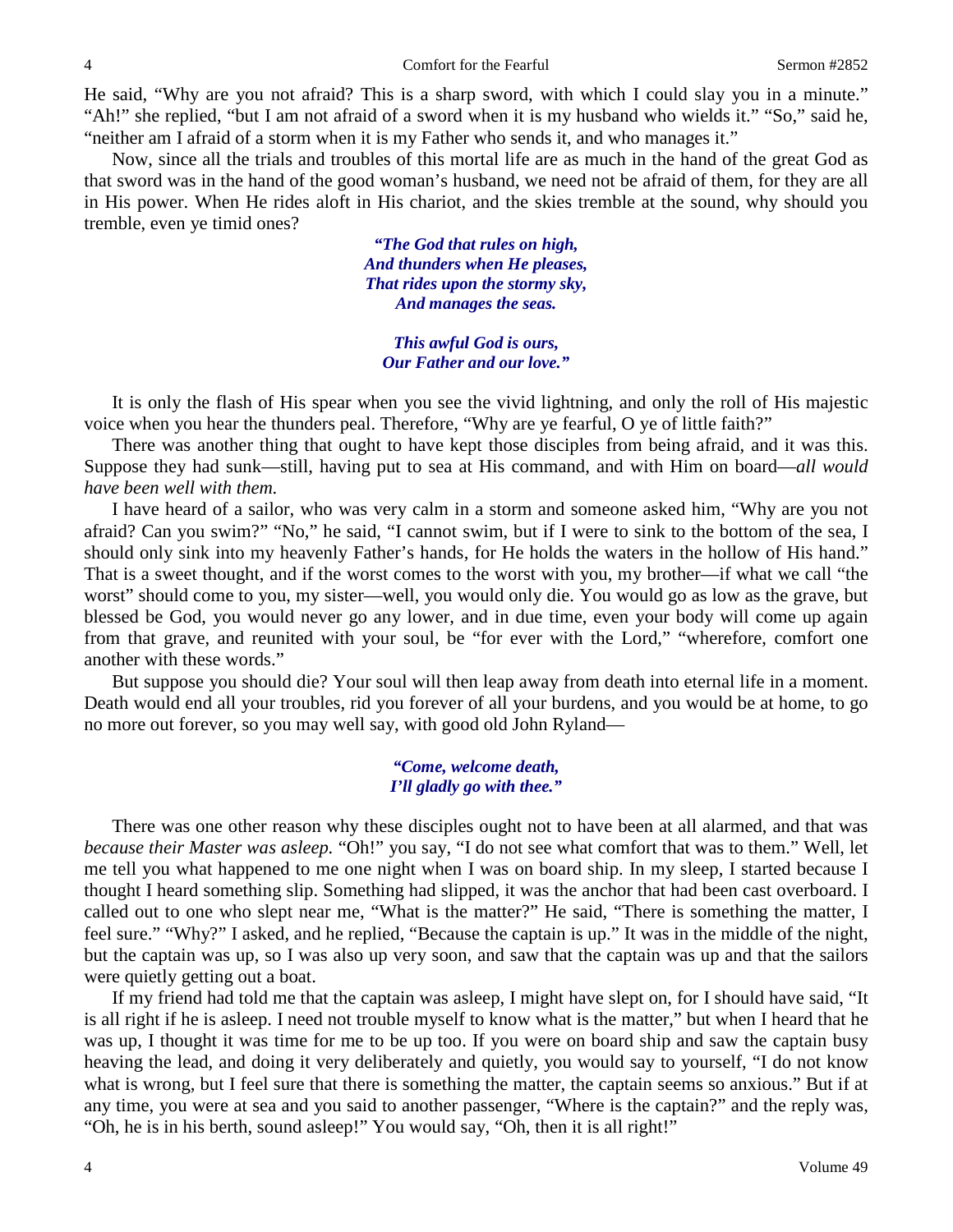Why did the Lord Jesus Christ go to sleep in a storm? Why, just because He knew that all was right, why should He not go to sleep? The great loving heart of Christ would not have rested if His children had been in any danger. It was because there was no danger, either to Him or to them, that He went to sleep.

Perhaps you are saying to yourself, "I have not had any wonderful deliverance from this trouble. I have had, in times gone by, but now the Lord does not seem to work any great marvel for me." No, because there is not any need for it. An old version of the eighteenth psalm says—

> *"On cherub and on cherubim Full royally He rode, And on the wings of mighty winds Came flying all abroad.*

*And so deliver'd He my soul: Who is a rock but He? He liveth—blessed be my Rock! My God exalted be!"*

When the Lord thus descended from above, you may depend that there was some great danger threatening one of His children, otherwise, He would not have come at such speed as that, and you may rest assured that if He does not come thus to help you, it is because there is really not any urgent need for His interposition, as you are not in any great danger.

Possibly the Lord sees that it will be best for you to bear your troubles a little longer, for you are getting good out of them. He means to leave you in the furnace for a little while because He can see that your dross is being taken away, but if the good metal in you were being injured in the slightest degree, He would lift you out of the furnace directly. There is no serious harm happening to you, and therefore, the Lord does not intervene. I hope that you can now see that the sleep of Jesus ought to have given rest to the minds of His disciples, but it did not, and He had to say to them, "Why are ye fearful, O ye of little faith?"

Thus I have spoken to the Lord's own people. May the Holy Spirit graciously bless the word to them!

**II.** Now I want your attention, for a short time, while I speak to THOSE WHO CANNOT SAY THAT THEY ARE CHRIST'S DISCIPLES.

There is a story told of Dr. John Owen, who was then Mr. John Owen, that he had been for two or three years in great distress of mind. He went to London, hoping to hear a very famous divine, but on arriving at the meeting house, he found that the doctor was not preaching. A man, whose name Mr. Owen never knew, preached from the text from which I am now preaching, "Why are ye fearful, O ye of little faith?"

He was a man of no great ability, but it pleased God that night, to break John Owen's fetters by means of the remarks that were made by the stranger-preacher, which were exactly suited to the condition of John Owen's mind at that time, and so, that mighty master of theology, perhaps the grandest of all English divines with whom God has ever favored us, was brought into light and liberty through the instrumentality of that stranger-preacher.

I wish that the few minutes I can now spend in addressing you, could be as fruitful as his message was on the occasion. If only one of you is brought into the light, I will bless the name of the Lord, but I long for very many to be thus blessed.

You are seeking Christ, dear friend, and longing to be saved, but for want of faith, you are still in trouble of soul. What is your real condition? Perhaps you say, *"I labor under a deep sense of sin, I have been exceedingly guilty."* Possibly, some one sin specially troubles you, or more probably, a number, it may be that you know that you have sinned against light and knowledge, and you are aware of the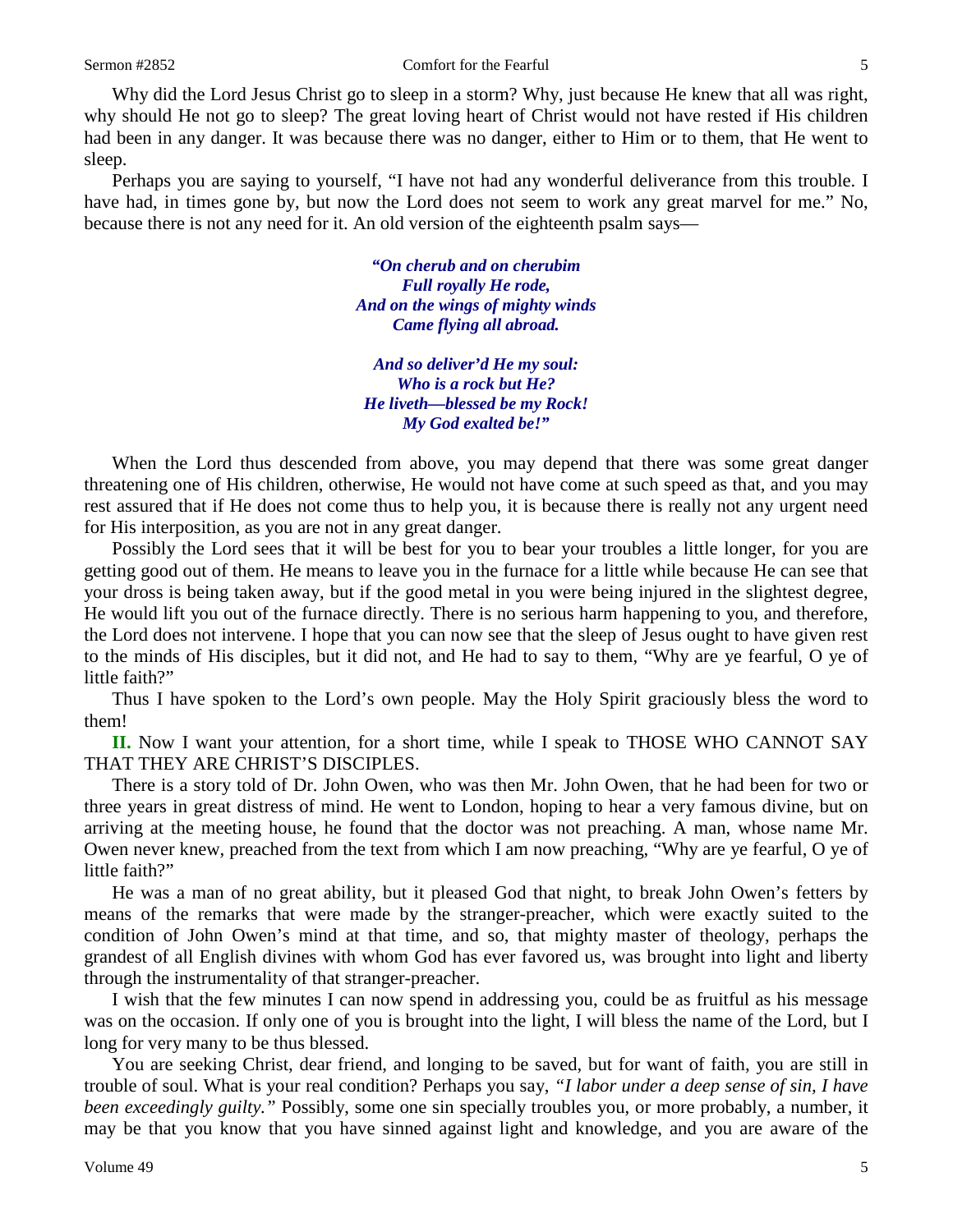peculiar provocation of having sinned, as you have done, after enjoying Christian teaching from your youth up. You feel that there is some special aggravation about your transgression, and you say to yourself, "I can scarcely believe that there is pardon for me."

My dear friend, I put it to you, "Why art thou fearful, O thou of little faith?" Did not Jesus Christ come into the world to save sinners? Is there any sin which He is not able to forgive? It is true that there is a sin which is unto death, but you have not committed that sin, or else you would be in a state of death, and would have no desire to be saved, but if you have any spiritual life, so that you long to be saved, you have not committed that unpardonable sin, and all other sin and blasphemy can be forgiven unto men if they repent of it and trust the Lord Jesus Christ.

I am afraid that you do not think enough of the greatness of the Savior—that He is God as well as man. Consider the dignity of His person as God over all blessed forever, yet nevertheless, stooping to bear human sin! Think of your sin as much as you will, but do also think much more of the Sin-bearer, and His vicarious sufferings. Weep at the remembrance of your guilt, but weep on Calvary, weep with the wounds of Christ before you.

But oh! I pray you, do not do my Lord the great dishonor to say that He cannot forgive you. It is you who will not believe in Him, it is certainly not with Him that the difficulty lies. "He is able to save them to the uttermost that come unto God by him, seeing he ever liveth to make intercession for them." It is not possible that you are beyond His ability to save.

There have been other persons saved, and many of them, who have sinned just as much as you have done, and even if there had not been any such, yet recollect that if you are a sinner beyond all others, your case presents an opportunity for Christ to exceed everything that He has ever done, and He would delight in that. He delights in mercy, so if you are really what you suppose yourself to be, namely, something altogether extraordinary in the way of guilt, then there remains room for Christ to show in you the extraordinary power of His grace. I pray you to believe that He can do this, trust Him to do it, and you shall find that He both can and will.

Possibly someone says, *"My difficulty is not so much concerning the power of God to pardon, as concerning the strong propensities to sin which I find dwelling in me.* How can they be conquered? I have resolved, a great many times, to overcome them, but I find my sin to be like Samson—it is not to be bound with new cords and green withes, for it breaks loose from all its bonds. I cannot think that I can be saved with such an impetuous temper—or such a proud spirit,"—or whatever form your sin happens to take.

Now beloved friend, it is well that you should see this difficulty, but is not He who is mighty to save, quite able to grapple with it? Have you forgotten that text, "Behold, I make all things new"? Do you not know that the Spirit of God has been given that He may take away the heart of stone out of your flesh, and give you a heart of flesh? Have you never read the covenant of grace which says, "Then will I sprinkle clean water upon you, and ye shall be clean: from all your filthiness, and from all your idols, will I cleanse you. A new heart also will I give you, and a new spirit will I put within you."

Is anything too hard for the Lord in this matter? I tell you, if you are near akin to a devil, He can make you into something more than an angel, and if your lusts and corruptions seem to have a strength that seems to you to be well-nigh omnipotent, yet is the power of the Holy Spirit able to cast out all this evil, and to overcome the devil within you. A strong man armed may keep the house, but when a stronger than he shall come, then shall he be driven forth, and be made to know who is his Master. Believe you that Christ is stronger than your sin, and come and trust yourself to Him, O thou of little faith!

*"But,"* says another, *"my trouble is that I cannot find anything in me that Christ can work upon.* I perceive in my sister, who is saved, some traits of character that I think admirable, I perceive some redeeming feature in all converted people, but I do not perceive anything of the kind in myself. I seem to be weak where I ought to be strong, and strong where I ought to be weak. I am all that I ought not to be, and nothing that I should be."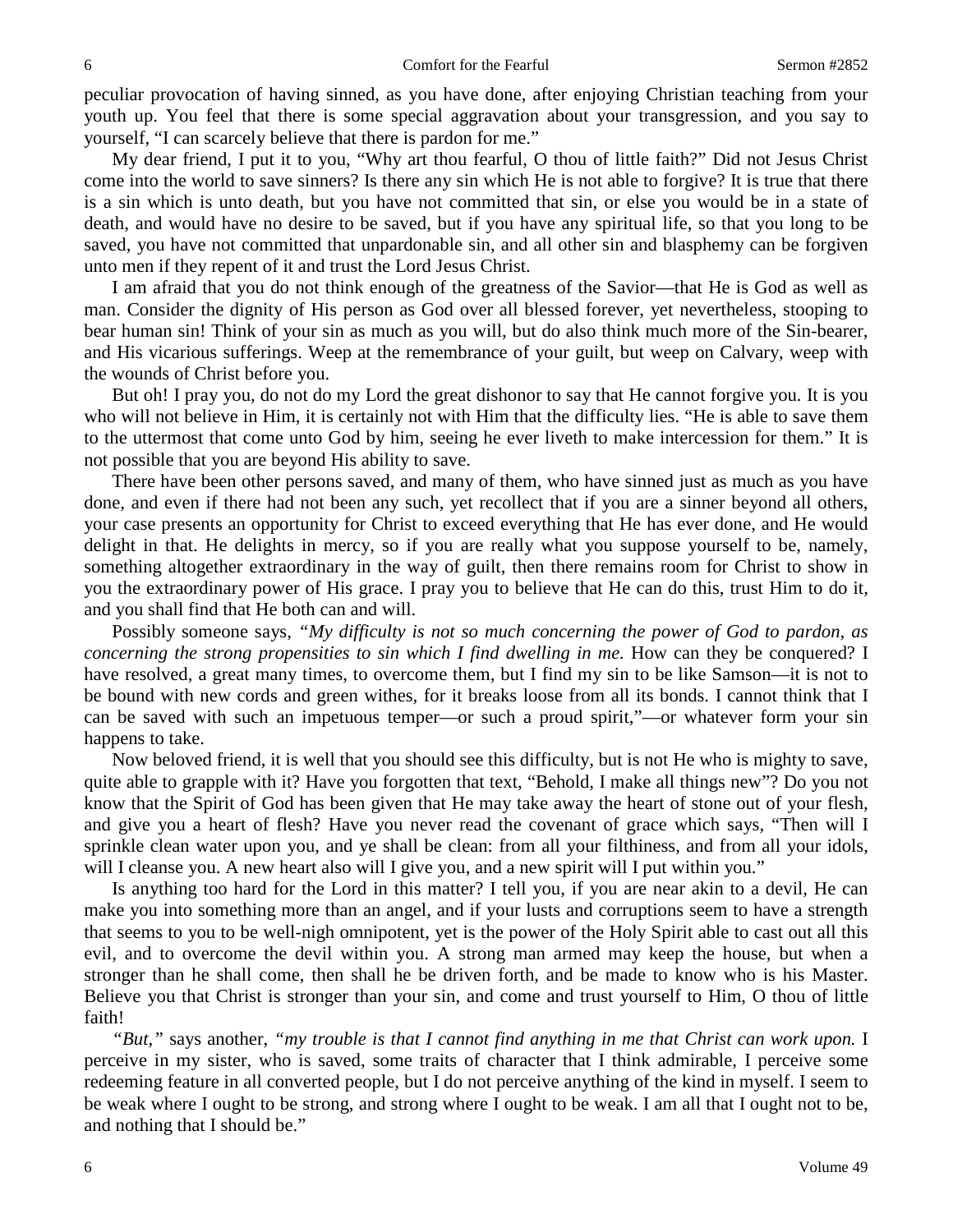#### Sermon #2852 **Comfort for the Fearful** 7

Ah, my friend! I want you to believe—to do my Lord Jesus the honor to believe—what He has a right to claim from you, namely, that He can deal readily enough with your case, for yours is just the typical case that He came to save. You remember God's ancient law concerning the leper who was to show himself to the priest. It was the priest's duty to examine him, from head to foot, with careful eye. While he was surveying him, he came upon a place, perhaps the size of the palm of his hand, where the flesh was perfectly healthy. There was no sign of leprosy in it whatever, and the priest said, "This is a fatal spot, you are unclean, you must be put away outside the camp."

Then He examined another leper, and looking him all over, though he seemed covered with scales of leprosy, yet the priest found that he had a little place, perhaps the size of the top of his finger, which was quite clear of the disease. The man said, "I have always thought there was hope for me, for you see that little spot, there is no leprosy there." But the priest sorrowfully shook his head and said, "You are unclean, you must be put outside the camp."

There came another leper, who said to the priest, "It is scarcely necessary for you to examine me, for from the crown of my head to the sole of my feet, I am covered with this loathsome disease. There is not a speck or spot in me that has not the disease everywhere." So the priest looked, but he could not see one healthy place, and therefore, he said, "You are clean, you may go wherever you like." I suppose it showed that the man's constitution had been strong enough to throw the disease out. I infer that was the *rationale* of it, physically, but anyhow, according to the law of the leper, the man was clean, and my friend, if on looking yourself all over, you can perceive no good whatsoever, or anything like good, and if the great High Priest, even the Lord Jesus Christ, can see no good in you, He will pronounce you clean the moment you come unto Him, and trust in Him. This may seem strange to you, but it is the very essence of the Gospel, even as Joseph Hart sings—

> *"'Tis perfect poverty alone That sets the soul at large; While we can call one mite our own, We have no full discharge.*

*But let our debts be what they may, However great or small, As soon as we have nought to pay, Our Lord forgives us all."*

Well, now, you who thus condemn yourself, should see that your very condemnation of yourself gives you hope of salvation. Why, the devil himself, I should think, would hardly dispute with some of you the fact that you are sinners. On the contrary, he has often been to you, and said, "See what a great sinner you are!" For once, he spoke the truth, though he did even that with an evil intention. If he says that to you, say to him, "Yes, Satan, you have proved that I am a sinner, but that is my hope of salvation, for 'it is a faithful saying, and worthy of all acceptation, that Christ Jesus came into the world to save sinners."

He who condemns himself God absolves. He who is shut up in the prison of the law, so that he cannot escape, he who writes his own death warrant, and signs it, and feels that he deserves to die—he is the man for whom the Lord Jesus Christ sets open the door of mercy and says, "Come unto me, for I have absolved you. You are a free man. Be of good comfort. I died to redeem just such souls as you are." So again I say, "O thou of little faith, wherefore dost thou doubt?"

Another case I would like to meet is that of one who says, *"Oh, but I have such a lack of sensibility!*  I am afraid I do not feel humble enough. Some sinners weep, but I cannot. Some have upon them an awful horror of great darkness, but I have not, I wish I had."

Dear friend, do you think that would help Christ to save you? Oh, then, you do malign my Lord, who needs no help from you! He can save you, stony-hearted as you are. If there be no sensibility, or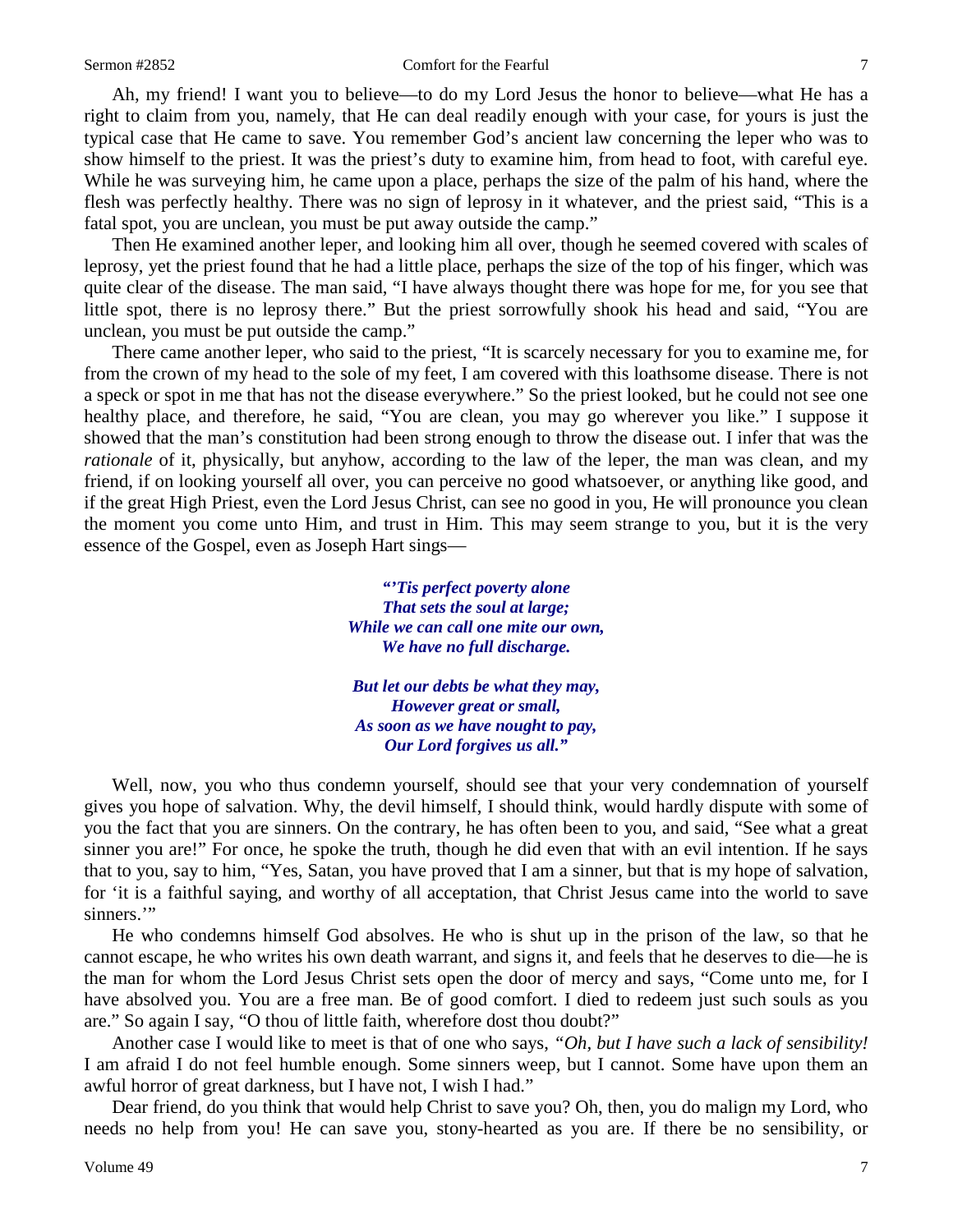anything else that is good about you, He can give you all this, or save you just as you are. Do not think that He needs your assistance. What can you do, poor fool? I cannot help calling you "fool" if you think that you can do anything to help Him to save you. A righteousness like His—would you patch your rags upon it? Blood like His—would you bring some bottles full of your tears to add to the merit of His great sacrifice? I tell you that the purest tear you have ever shed would stain His precious blood. You will need forgiveness for that tear if you dream that there can be any merit in it to add to the merit of His blood.

*"Ah,"* says another, *"but I have to mourn my feebleness in prayer.* I know some, who have found Christ because they seemed to lay hold of Him at the mercy seat, but I cannot. I can hardly touch the hem of His garment." Well, then, do that, and if you do, you shall be healed. A little genuine faith ensures the death of all your sin.

Do you think that Christ asks great things of you? Listen, man. Though Christ bids you look unto Him and live, it is He that first gives life to that eye of yours, or else it never could have looked unto Him. There is nothing good in you, it is all in Christ. From first to last, it is grace, *grace,* GRACE, and grace, you know, takes no payments, for it would mar its glory and its freeness if it took from you anything from a thread to a shoe latchet. Be you only emptiness, and Christ will be your fullness.

*"But I do not feel,"* you say. Well, then, be so empty that you are even empty of feeling, your feelings cannot save you, but Christ will give you all the feeling that you need. Come unto Him just as you are, and trust Him for everything.

You are like a child who has done something very wrong, and his father says, "My child, I will freely forgive you." The child says, "I cannot believe it, I have been so wicked, I want to do something." The father says, "My dear child, I love you so that I have freely forgiven you. I can forgive all, I can forget all, and I have done so." The child says, "But I know if anyone had offended against me as I have done against you, I could not forgive and forget." "No," the father says, "but my child, my ways are not your ways, nor my thoughts your thoughts." The child still cannot believe that his father loves him so as to be ready to forgive him, but if he would believe that, and just throw himself on his father's bosom with the cry, "Father, I have sinned," oh, what ease of mind he would at once feel!

Out with your confession! Let not sin be smoldering in your bosom any longer. Tell the Lord how guilty you are, tell Him that you deserve His utmost wrath, tell Him that you could not complain even if He should destroy you, but tell Him that you do cling to Christ, and to the promise of pardon made in His Word, say to Him—

> *"Thou hast promised to forgive All who in Thy Son believe; Lord, I know Thou canst not lie; Give me Christ, or else I die."*

That is the thing to do. God help you to do it! Believe over the head of your sins, believe over the head of your sensibility, and I charge you, do not look at anything but Christ. When you look on your sins, instead of looking at Christ, you make an antichrist of your sins, and when you do look on your faith and say, "I cannot think that my faith is enough,"—if you look at your faith instead of looking to Christ, I say, "Away with your faith." Away with everything but what Christ has done, what Christ is, and the boundless love of the great forgiving God, whose bowels yearn over you, and who cries, "How shall I give thee up, Ephraim? how shall I deliver thee, Israel? how shall I make thee as Admah? how shall I set thee as Zeboim? My heart is turned within me, my repentings are kindled together....for I am God, and not man." "O thou of little faith, why art thou so fearful?" Trust your God and live.

But lastly, I hear someone else say, *"My trouble is concerning the difficulties of a Christian life.*  How can I, if I begin to be a Christian, hold on to the end?" Dear friend, I will not deny that there are difficulties, and that they are very great—much greater than you imagine, but your holding on is not the great matter, it is Christ who will hold you on. Your perseverance in grace is no more to be your own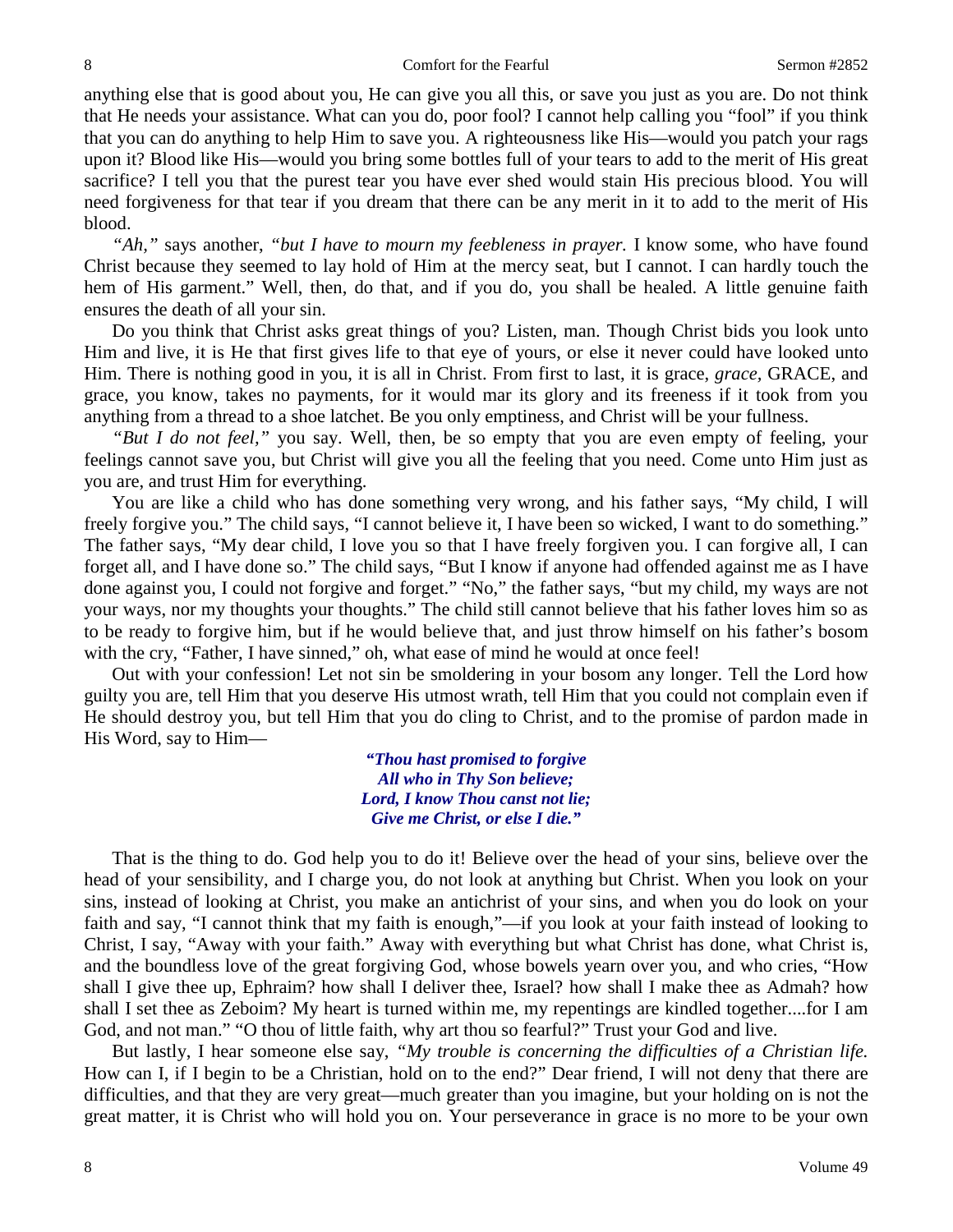#### Sermon #2852 Comfort for the Fearful 9

act, apart from Christ, than is your first hope in Him. You are to look to Christ to be Omega as well to be Alpha—to be the Z as well as to be the A of the Christian Alphabet, and if you come, and cast yourself upon Him, it is not His custom to cast away any who come to Him, neither at first nor yet afterwards.

"Having loved his own which were in the world, he loved them unto the end." And He will do the same with you. He will subdue your corruptions, drive out your iniquities, and present you, at the last, "faultless" before His Father's throne. Oh, I can talk about this, but after all, it is only the Lord and Giver of grace who can drive away your unbelief! May He do so now, and to His dear name shall be the praise forever and ever! Amen.

## **EXPOSITION BY C. H. SPURGEON**

## *PSALM 125*

**Verse 1.** *They that trust in the LORD shall be as Mount Zion, which cannot be removed, but abideth for ever.*

I noticed, in one of the reports of the survey of Palestine, that it is said that albeit every building upon Mount Zion has been demolished, and not one stone has been left upon another, yet the scarps of the hill are altogether immovable, and remains the same as ever. Mount Zion itself cannot be removed, but abides forever, and the child of God, by faith in Jesus, cannot be moved by fear, nor removed by sin, but abides forever.

We abide in Christ, and Christ abides in us, and this makes us like Mount Zion, which cannot be removed, but abides forever. If any of you are tossed to and fro, or are changeable, so that you do not know your own minds, may the Lord deliver you from such a state as that! It is faith that makes us steadfast.

**2.** *As the mountains are round about Jerusalem, so the LORD is round about his people from henceforth even for ever.*

Here is security as well as stability. The mountains stand like sentinels around the central hill of Zion, so the city is well guarded, and God protects His own people against adversaries of every kind, and He will continue to do so "from henceforth even for ever."

**3.** *For the rod of the wicked shall not rest upon the lot of the righteous;*

God does not completely screen His people from trial. They sometimes feel the rod of the wicked in the form of slander, oppression, opposition, and persecution, but they shall not always feel it, "The rod of the wicked shall not rest upon the lot of the righteous,"—

**3.** *Lest the righteous put forth their hands unto iniquity.*

If too heavily oppressed, they might do wrong in order to escape from oppression, and God will not have that. He will not let His people be tried above what they are able to bear. He knows that the tendency of poverty and suffering might be to provoke them to sin, therefore He will not let the rod of the wicked rest upon them, lest they put forth their hands unto iniquity.

**4.** *Do good, O LORD, unto those that be good, and to them that are upright in their hearts.*

God is always good to His own people. This prayer is also a prophecy that it shall be well with those that fear the Lord.

> *"In time, and to eternal days, 'Tis with the righteous well."*

## **5.** *As for such as turn aside unto their crooked ways,—*

There are still such people, who profess to be all right, yet they are not, for after apparently going a little way in the straight road, they turn aside unto their crooked ways. Well, what shall happen to them? **5.** *The LORD shall lead them forth with the workers of iniquity:*